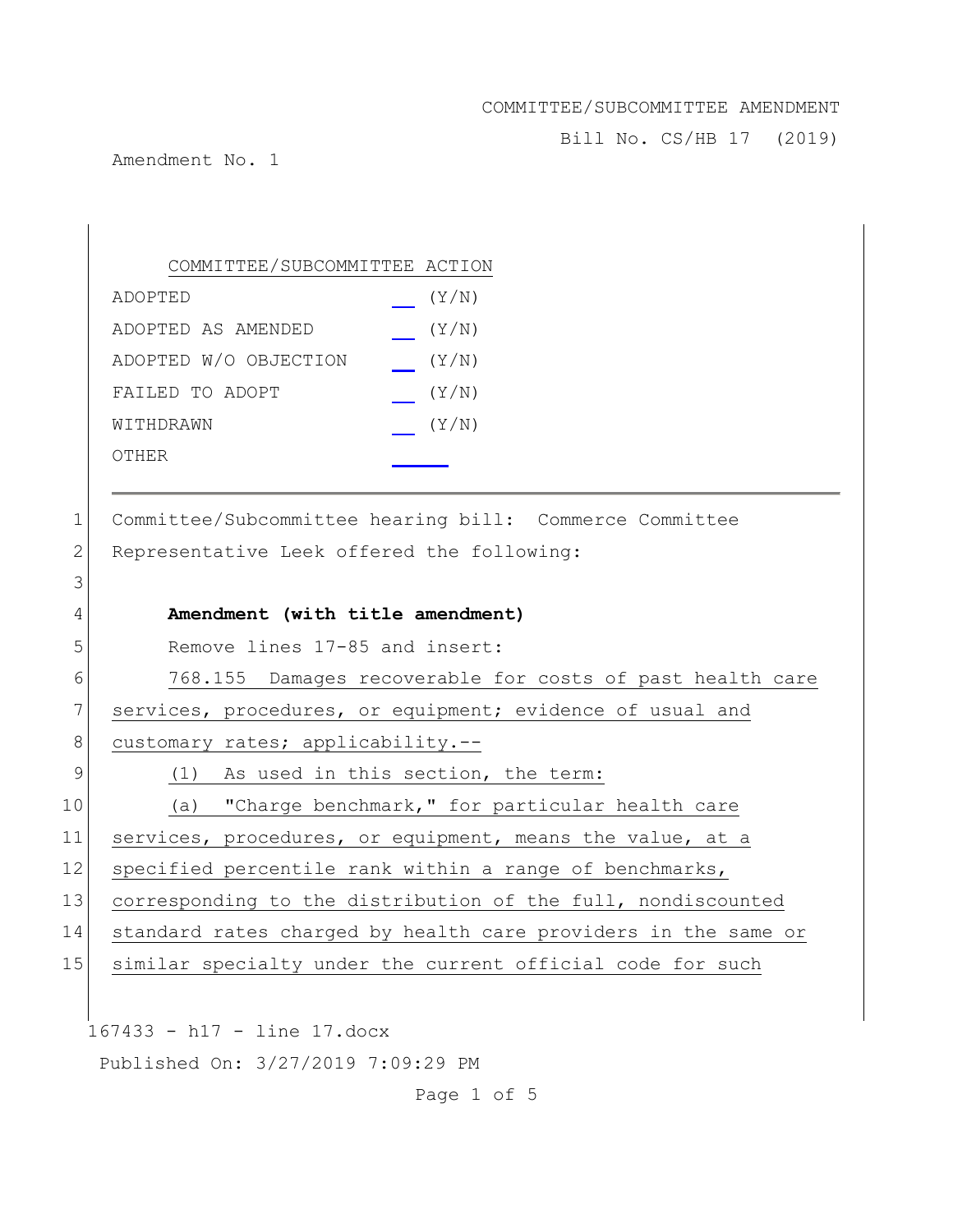Bill No. CS/HB 17 (2019)

Amendment No. 1

167433 - h17 - line 17.docx Published On: 3/27/2019 7:09:29 PM 16 services, procedures, or equipment provided out-of-network, or 17 to uninsured individuals, in the same geographical area. 18 (b) "Imputed allowed amount benchmark," for particular 19 health care services, procedures, or equipment, means the value, 20 at a specified percentile rank within a range of imputed 21 benchmarks, corresponding to the distribution of the negotiated 22 in-network rates authorized for payment by commercial insurance 23 carriers, including any copays or deductibles payable by 24 insureds, under the current official code for such services, 25 procedures, or equipment provided by health care providers in 26 the same or similar specialty in the same geographical area. 27 (2) In a personal injury or wrongful death action to which 28 this part applies, for any claim of damages for the costs of 29 health care services, procedures, or equipment provided to a 30 claimant which are unpaid and remain due and payable, evidence 31 of the usual and customary rates for such services, procedures, 32 or equipment must be introduced at trial as follows: 33 (a) If the claimant has coverage for such services, 34 procedures, or equipment from a governmental program but, in 35 lieu of such coverage, chooses for those services, procedures, 36 or equipment to be provided by a health care provider who 37 contractually agrees to defer payment until recovery from the 38 claimant's damages award or settlement, evidence must be 39 introduced at trial of the usual and customary rates for such 40 services, procedures, or equipment at the 50th percentile rank

Page 2 of 5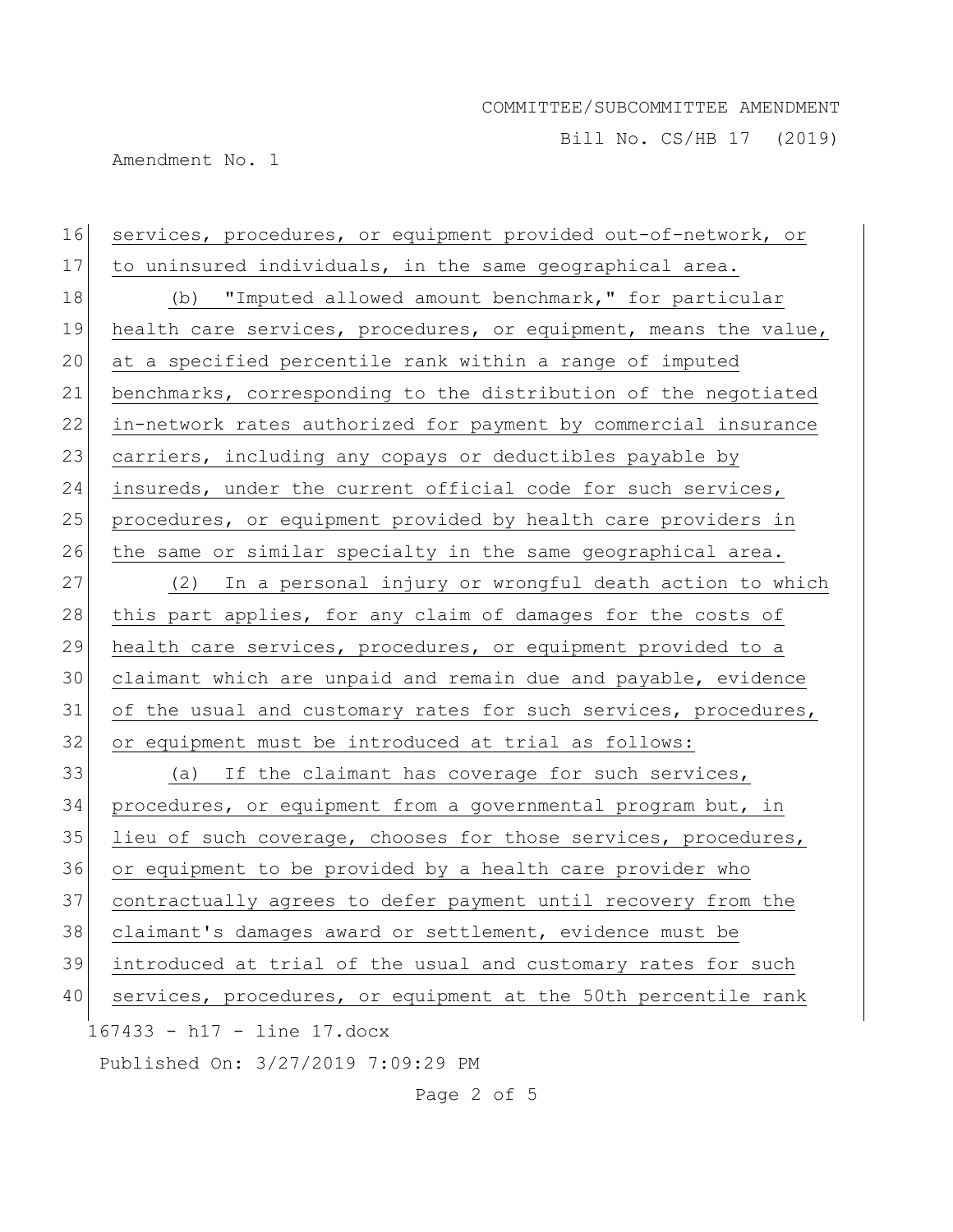Bill No. CS/HB 17 (2019)

Amendment No. 1

| 41 | of the imputed allowed amount benchmarks as reported in a        |
|----|------------------------------------------------------------------|
| 42 | database established under s. 408.05, F.S., or a statistically   |
| 43 | reliable benchmarking database maintained by an independent,     |
| 44 | nonprofit organization that, at least annually, reports a range  |
| 45 | of percentile ranks for imputed allowed amount benchmarks,       |
| 46 | similar to the FAIR Health Database as it exists on the          |
| 47 | effective date of this act. The organization must:               |
| 48 | 1. Be designated by the Commissioner of Insurance                |
| 49 | Regulation;                                                      |
| 50 | Have reported a range of percentile benchmarks each<br>2.        |
| 51 | year for at least 5 years using the official codes for such      |
| 52 | services, procedures, or equipment; and                          |
| 53 | Be unaffiliated with any carrier, provider, or other<br>3.       |
| 54 | stakeholder in the health care industry.                         |
| 55 |                                                                  |
| 56 | Whether the claimant is a Medicare or Medicaid beneficiary is    |
| 57 | inadmissible at trial.                                           |
| 58 | (b) If the claimant has coverage for such services,              |
| 59 | procedures, or equipment from a commercial insurance carrier or  |
| 60 | under a plan self-funded by the claimant's employer but, in lieu |
| 61 | of such coverage, chooses for those services, procedures, or     |
| 62 | equipment to be provided by a health care provider who           |
| 63 | contractually agrees to defer payment until recovery from the    |
| 64 | claimant's damages award or settlement, evidence must be         |
| 65 | introduced at trial of the usual and customary rates for such    |
|    | 167433 - h17 - line 17.docx                                      |
|    | Published On: 3/27/2019 7:09:29 PM                               |

Page 3 of 5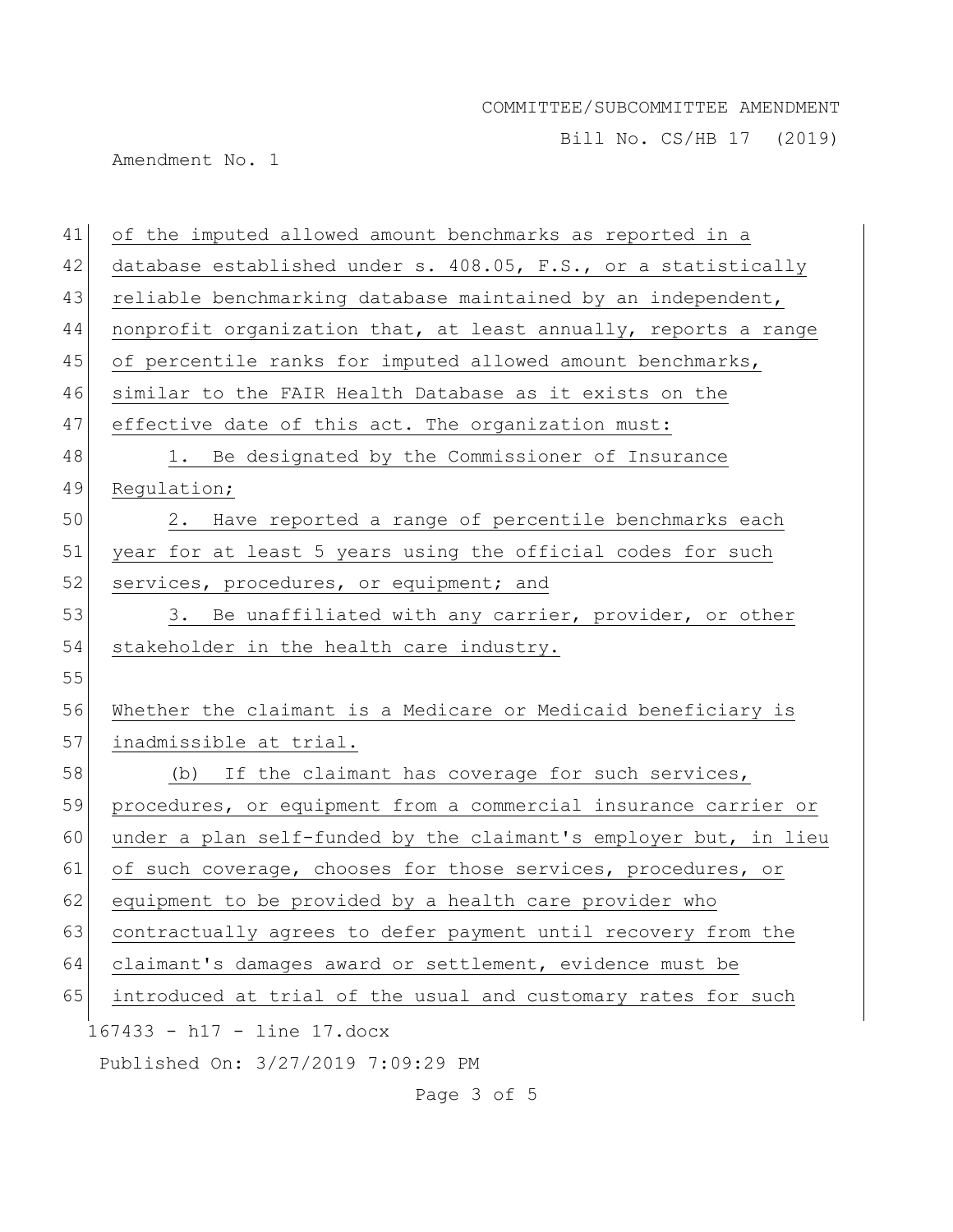Bill No. CS/HB 17 (2019)

Amendment No. 1

| 66 | services, procedures, or equipment at the 85th percentile rank  |
|----|-----------------------------------------------------------------|
| 67 | of the imputed allowed amount benchmarks as reported in a       |
| 68 | database established under s. 408.05, F.S., or a statistically  |
| 69 | reliable benchmarking database maintained by an independent,    |
| 70 | nonprofit organization that, at least annually, reports a range |
| 71 | of percentile ranks for imputed allowed amount benchmarks,      |
| 72 | similar to the FAIR Health Database as it exists on the         |
| 73 | effective date of this act. The organization must:              |
| 74 | 1. Be designated by the Commissioner of Insurance               |
| 75 | Regulation;                                                     |
| 76 | 2. Have reported a range of percentile benchmarks each          |
| 77 | year for at least 5 years using the official codes for such     |
| 78 | services, procedures, or equipment; and                         |
| 79 | 3. Be unaffiliated with any carrier, provider, or other         |
| 80 | stakeholder in the health care industry.                        |
| 81 | (c) If the claimant does not have coverage for such             |
| 82 | services, procedures, or equipment, evidence must be introduced |
| 83 | at trial of the usual and customary rates for such services,    |
| 84 | procedures, or equipment at the 85th percentile rank of the     |
| 85 | charge benchmarks as reported in a statistically reliable       |
| 86 | benchmarking database maintained by an independent, nonprofit   |
| 87 | organization that, at least annually, reports a range of        |
| 88 | percentile ranks for charge benchmarks, similar to the FAIR     |
| 89 | Health Database as it exists on the effective date of this act. |
| 90 | The organization must:                                          |
|    | 167433 - h17 - line 17.docx                                     |
|    | Published On: 3/27/2019 7:09:29 PM                              |